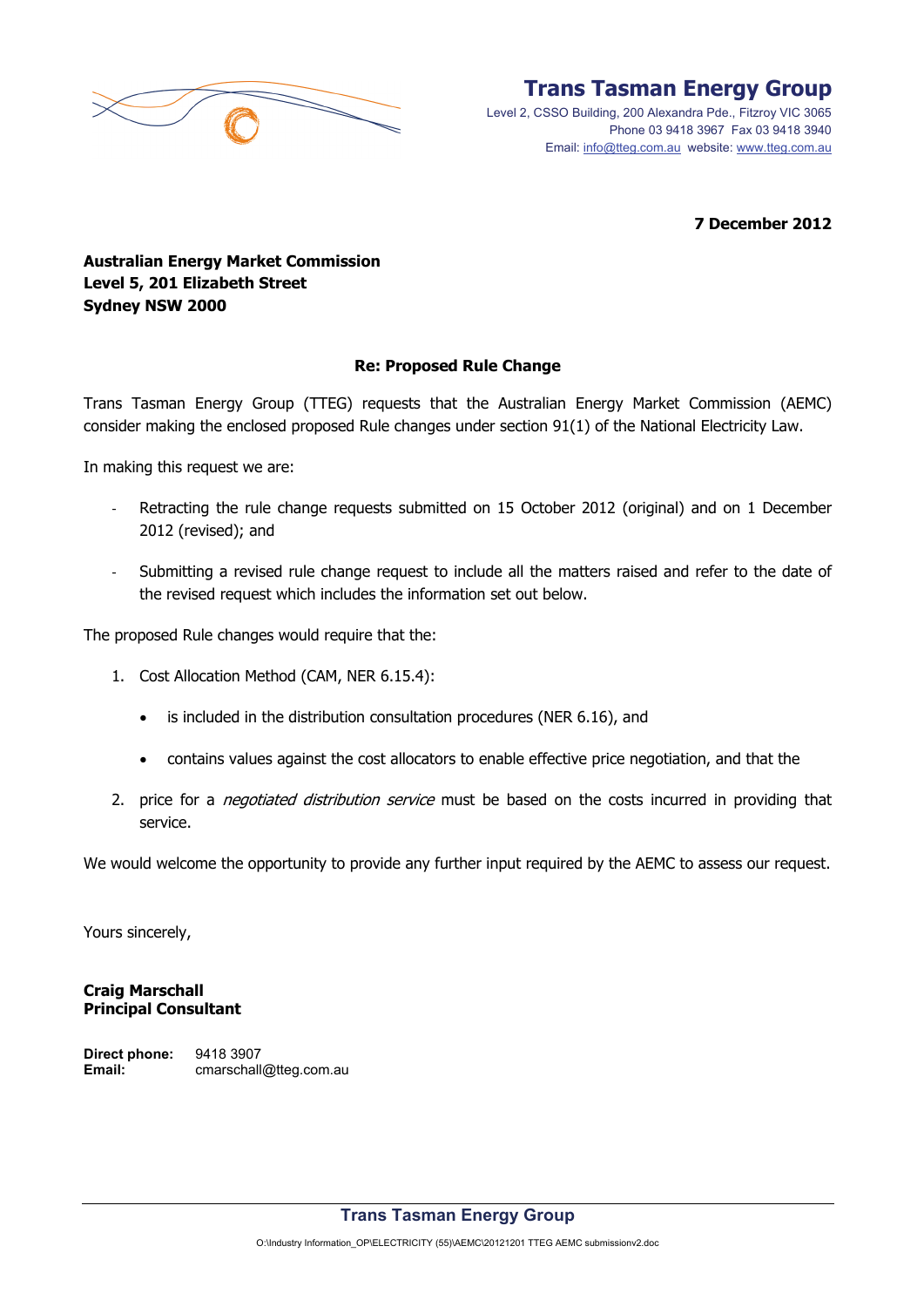

Level 2, CSSO Building, 200 Alexandra Pde., Fitzroy VIC 3065 Phone 03 9418 3967 Fax 03 9418 3940 Email: info@tteg.com.au website: www.tteg.com.au

# **PROPOSED RULE CHANGES**

# **1 Introduction**

Trans Tasman Energy Group (TTEG) is an energy sector consultancy specialized in providing commercial and regulatory advice to our clients throughout the NEM.

In its role of assisting our clients, we have been actively involved in attempting to establish services and prices under NER Ch 6 Part D – Negotiated Distribution Services.

In this regard, TTEG has firsthand experience in the issues for which we are proposing the Rule changes.

### **2 Description of the proposed Rules**

The proposed Rule changes would require the AER to undertake the NER's distribution consultation procedures (NER Ch 6 Part G), to amend or replace the Distribution Network Service Provider's Cost Allocation Method."

To provide a quantitative indication to users of a DNSP' Cost Allocation Method (CAM), we also propose that values (eg dollars, percentage, or some other meaningful measure) be allocated to components in a DNSP's CAM to provide visibility pertaining to a DNSP's costs to customers (Service Applicants) in establishing prices for Negotiated Distribution services under NER Ch 6 Part D.

Finally, to provide a clear direction as to how Negotiated Distribution service prices are to be established, we propose that the price for a *negotiated distribution service* must be based on the costs incurred by the Distribution Network Service Provider.

### **3 Issues in relation to the current Rules**

#### **Cost Allocation Method**

The DNSP's CAM is included in the Negotiation Process (including NER 6.7.1) and as such should be open to review so customers can assess the appropriateness of the distributor's CAM for this process, which includes establishing prices for Negotiated Distribution services.

We note NER 6.16 requires consultation where the AER is developing or amending any quidelines, models or schemes, or in reviewing any values or methods - yet the CAM ( a "method") has not been identified in NER 6.15 as requiring such a consultation.

Pursuant to NER 6.7.2, when the provider is negotiating the *terms and conditions of access* to negotiated distribution services, a Distribution Network Service Provider must comply with:

- (1) the provider's negotiating framework; and
- (2) the provider's Negotiated Distribution Service Criteria.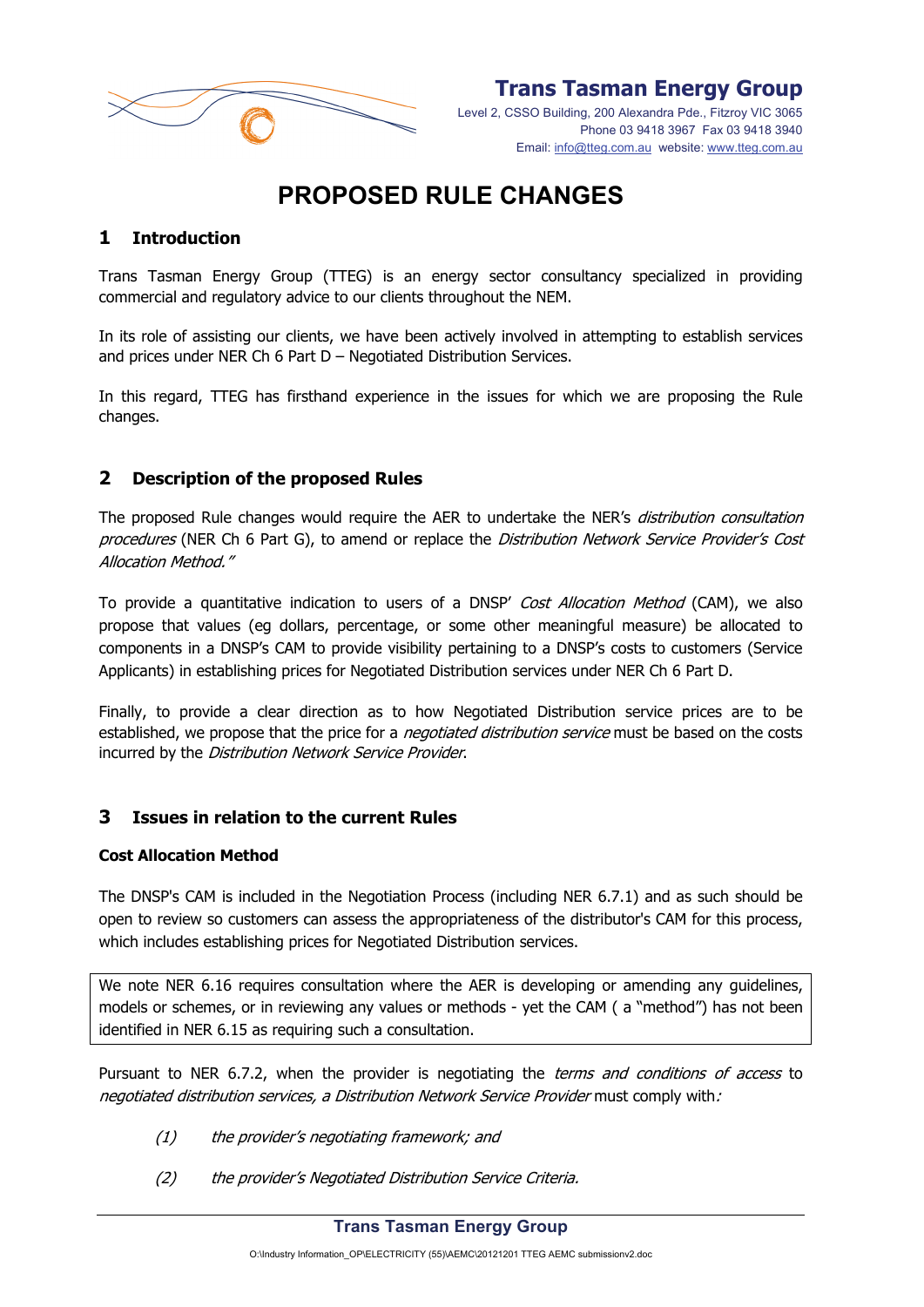

Level 2, CSSO Building, 200 Alexandra Pde., Fitzroy VIC 3065 Phone 03 9418 3967 Fax 03 9418 3940 Email: info@tteg.com.au website: www.tteg.com.au

Further, the *Distribution Network Service Provider* should establish costs for *negotiated distribution* services pursuant to the principles in NER 6.7.1, which are ultimately included as Negotiated Distribution Service Criteria (NDSC) in the Distribution Network Service Provider's negotiating framework.

#### **6.7.1 Principles relating to access to negotiated distribution services**

The following principles constitute the Negotiated Distribution Service Principles:

(1) the price for a *negotiated distribution service* should be based on the costs incurred in providing that service, determined in accordance with the principles and policies set out in the Cost Allocation Method for the relevant Distribution Network Service Provider;

It follows that the Cost Allocation Method is a primary input to establishing prices for negotiated distribution services and for customers assessing the Distribution Network Service Provider's offer pursuant to the *negotiating framework* including items under NER 6.7.5:

(c) The *negotiating framework* for a *Distribution Network Service Provider* must specify:

 $(1)$  a requirement for the provider and a *Service Applicant* to negotiate in good faith the terms and conditions of access to a negotiated distribution service; and

(2) a requirement for the provider to provide all such commercial information a Service Applicant may reasonably require to enable that applicant to engage in effective negotiation with the provider for the provision of the *negotiated distribution* service, including the cost information described in subparagraph (3); and

(3) a requirement for the provider:

(i) to identify and inform a *Service Applicant* of the reasonable costs and/or the increase or decrease in costs (as appropriate) of providing the negotiated distribution service; and

(ii) to demonstrate to a *Service Applicant* that the charges for providing the *negotiated distribution service* reflect those costs and/or the cost increment or decrement (as appropriate); and

(iii) to have appropriate arrangements for assessment and review of the charges and the basis on which they are made; and

(4) a requirement for a *Service Applicant* to provide all commercial information the provider may reasonably require to enable the provider to engage in effective negotiation with that applicant for the provision of the *negotiated distribution service*;

Pursuant to NER 6.15 a Distribution Network Service Provider must comply with the Cost Allocation Method that has been approved in respect of that provider from time to time by the AER.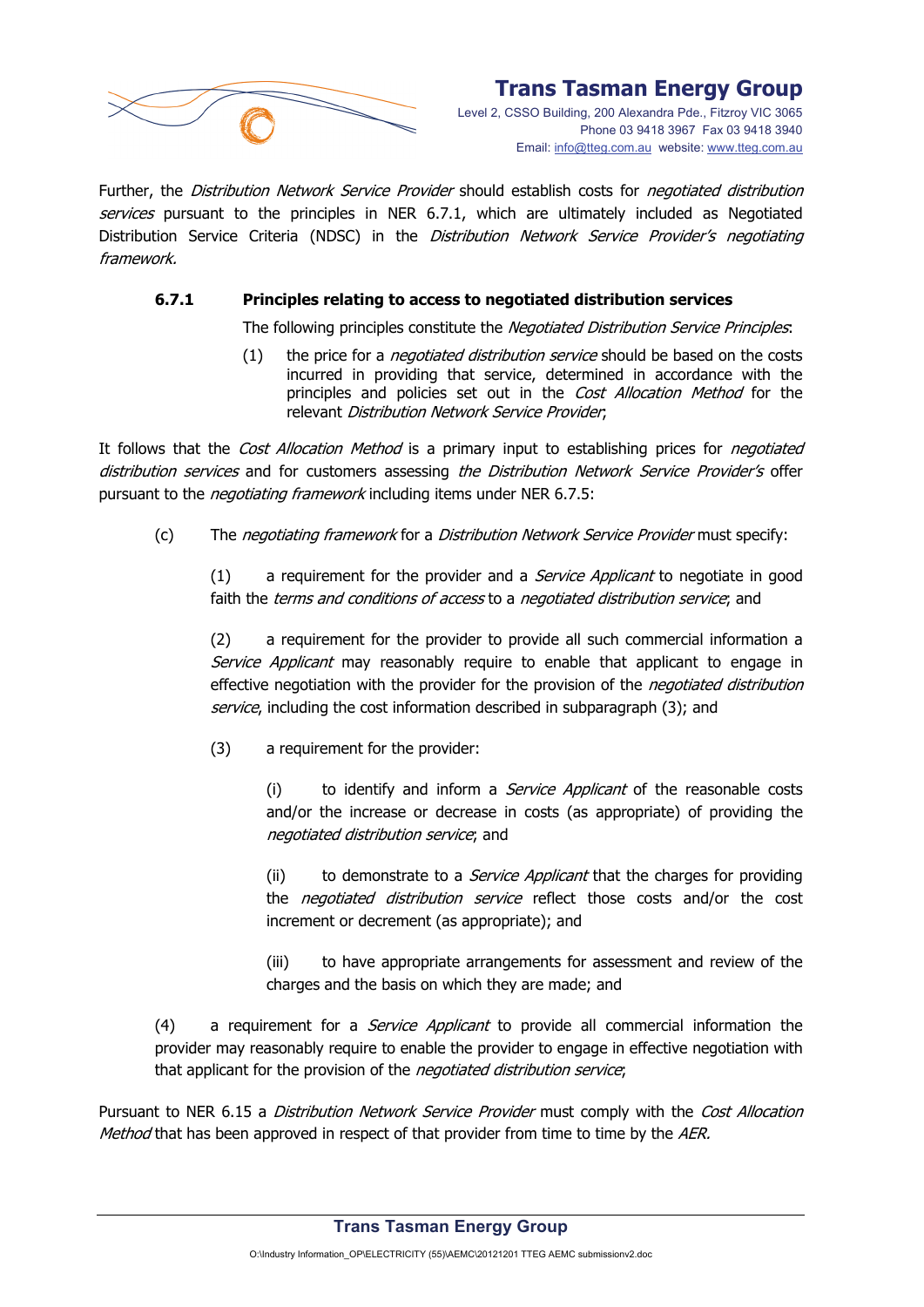

Pursuant to NER 6.15.4 (b) the Cost Allocation Method proposed by a Distribution Network Service Provider must give effect to and be consistent with the Cost Allocation Guidelines.

Whilst the AER may, from time to time, and in accordance with the *distribution consultation* procedures, amend or replace the Cost Allocation Guidelines (NER 6.15.3 (d)), there is currently no requirement for the Cost Allocation Method to be subjected to the distribution consultation procedures.

Regarding allocation, NER 6.15.2(4) provides "any cost allocation method which is used, the reasons for using that method and the numeric quantity (if any) of the chosen allocator must be clearly described;"

Further, current *Cost Allocation Methods* do not contain sufficient information (allocators) to enable:

- customers to engage in effective negotiation with the provider regarding the price for the provision of the *negotiated distribution service*, (NER 6.7.5(c)(2), and
- the DNSP "to identify and inform a *Service Applicant* of the reasonable costs and/or the increase or decrease in costs (as appropriate) of providing the *negotiated distribution* service;" (NER 6.7.5(c)(3)(i)

The fundamental issue is that without any values (eg dollars, percentage, or some other meaningful measure) allocated to components in a DNSP's Cost Allocation Method customers are not able to effectively establish if the Distribution Network Service Provider's negotiated distribution service price offer is NER compliant, including whether the same cost was allocated more than once (NER 6.15.2(5))

NOTE: A change to the *Cost Allocation Guidelines* may also be required to ensure "the detailed information that is to be included in a Cost Allocation Method" (NER  $6.15.3$  (c)(2)) can be effectively met.

### **Re 6.7.1(1)**

"6.7.1(1) the price for a *negotiated distribution service* should be based on the costs incurred in providing that service, determined in accordance with the principles and policies set out in the Cost Allocation Method for the relevant Distribution Network Service Provider;" (our underline)

We propose that "the price for a *negotiated distribution service* must be based on the costs incurred………."

Whilst we accept and understand the negotiating parties may (in theory) agree any method to establish prices, as a significant imbalance of market power exists between the negotiating parties, requiring prices to be based on the cost incurred provides a "default" position on how prices must be established.

Further, should the negotiation be referred to the AER for resolution, the AER has clarity in direction as to how to determine prices.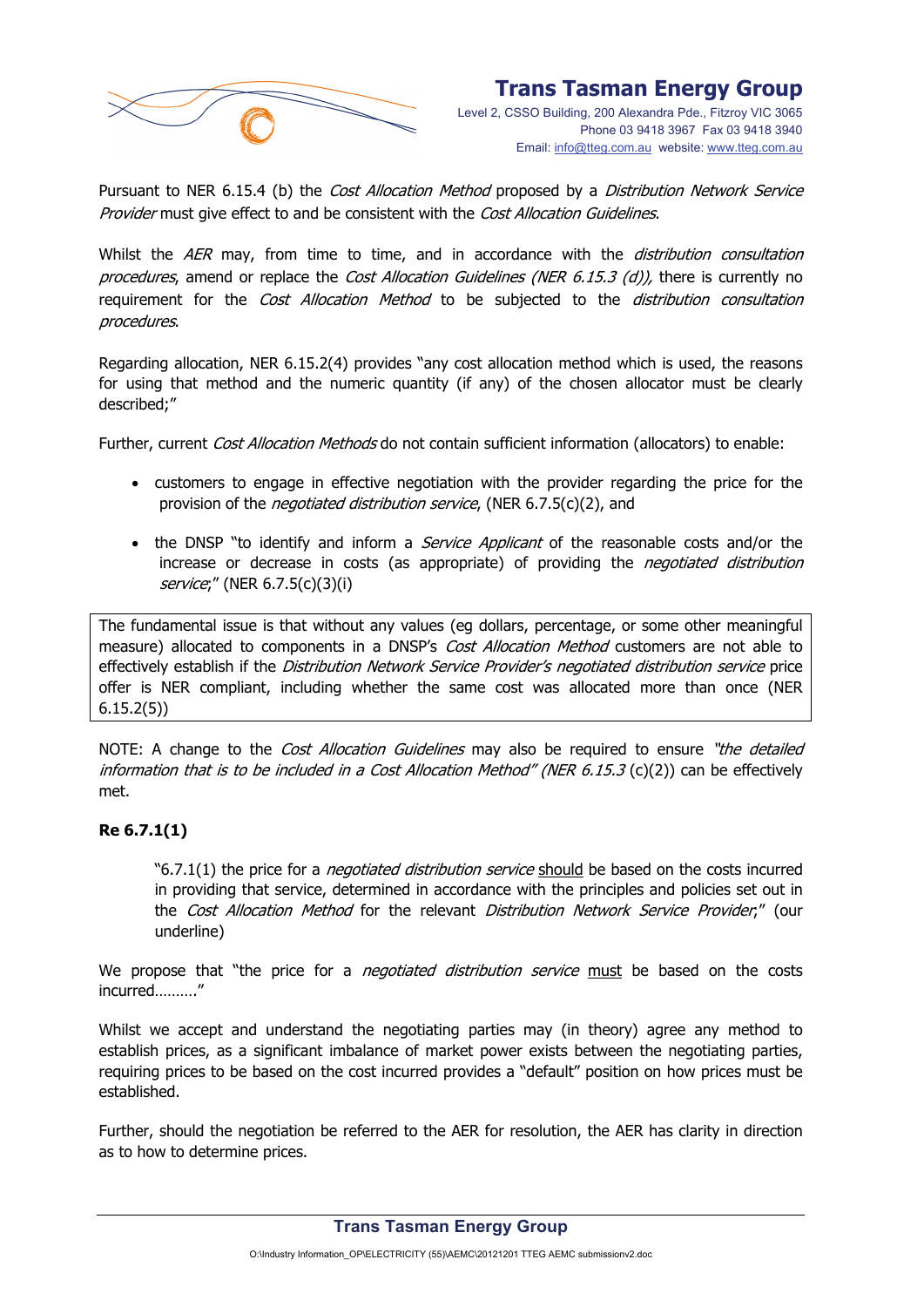

# **4 Impact on Others**

The impact of the proposed Rule change pertaining to the *Cost Allocation Method (CAM)* is that all Distribution Network Service Providers (DNSPs) would be required to include sufficient information in their CAM such that customers would be able to effectively establish the DNSP's costs for providing the Negotiated Distribution Service pursuant to NER 6.7.1(1).

Further, by including appropriate information, the DNSPs will be able to more easily provide information pursuant to NER 6.7.5(c)(3)(i) and to demonstrate compliance pursuant to NER  $6.7.5(c)(3)(ii)$ .

Customers seeking to negotiate a service (pursuant to NER Ch 6 Part D) will have additional information (as required by NER 6.7.5(c)(2)) to establish if the *Distribution Network Service Provider's* negotiated distribution service price offer is NER compliant, including whether "the same cost must not be allocated more than once" (NER 6.15.2(5)), something which customers currently cannot do.

The benefit through the provision of additional information will also flow to the AER, if the AER is required to resolve a dispute under the *Distribution Network Service Provider's Negotiating* Framework.

# **5 Description of the proposed solution for each issue**

The proposed solution is to require *Distribution Network Service Provider's* to include values (either dollars, percentage, or some other meaningful measure) allocated to Negotiate Distribution Service components in their Cost Allocation Method so that customers have visibility to the costs incurred by the DNSP in providing a service that is being negotiated.(NER 6.7.1)

South Australian Power Network's CAM already contains some such information as shown in the following table from page 25 of its CAM.

In consideration of the CAM's contribution in establishing negotiated distribution prices (NER 6.7.1(1)), we propose the AER be required to undertake the NER's distribution consultation procedures for any changes to a DNSP's Cost Allocation Method (CAM).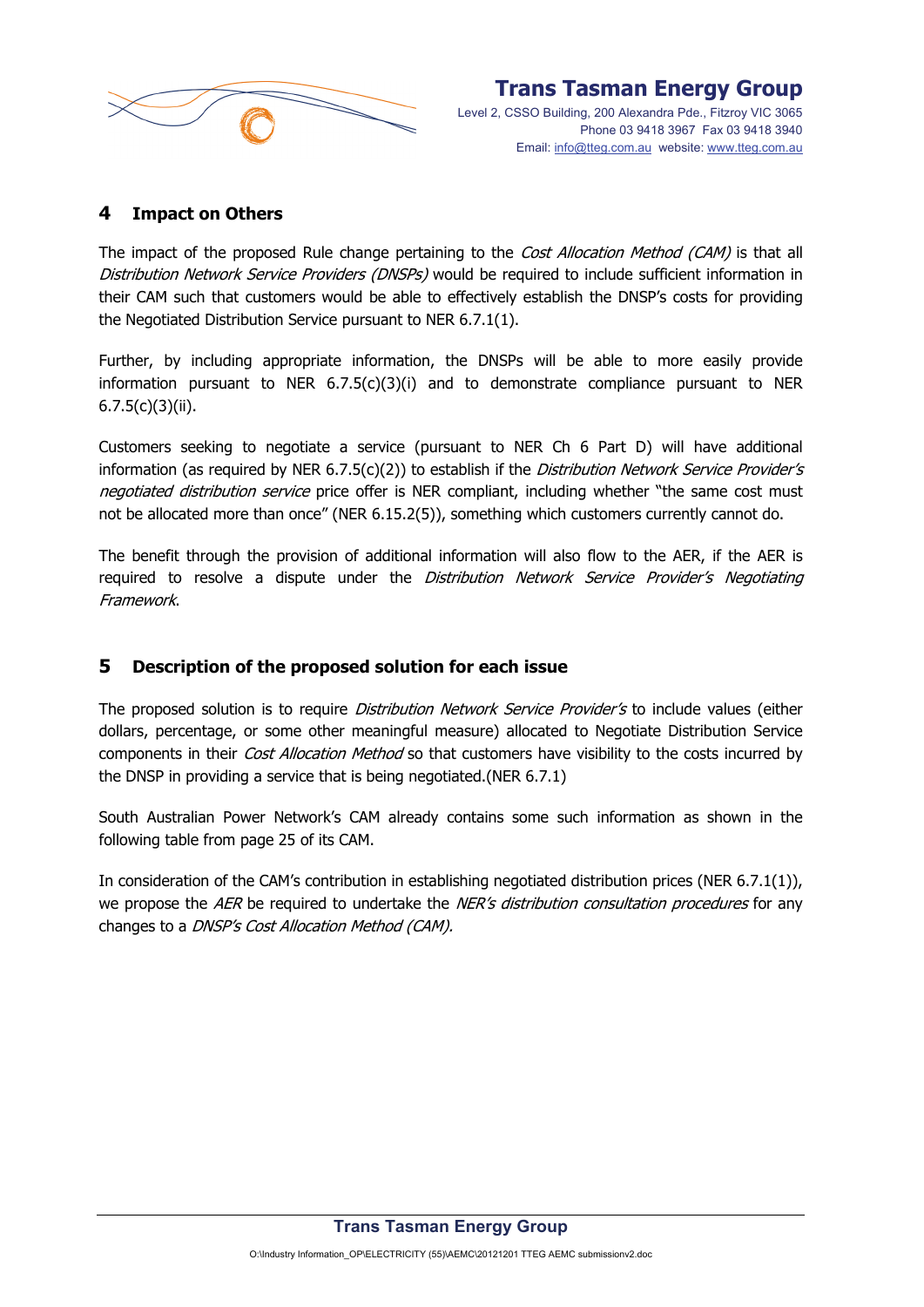

Level 2, CSSO Building, 200 Alexandra Pde., Fitzroy VIC 3065 Phone 03 9418 3967 Fax 03 9418 3940 Email: info@tteg.com.au website: www.tteg.com.au

| <b>Finance Department</b>                                                                                                                                                                       | <b>Causal Allocator</b>                    | Standard |      | Negotiated   |     | Unregulated |      | Total  |
|-------------------------------------------------------------------------------------------------------------------------------------------------------------------------------------------------|--------------------------------------------|----------|------|--------------|-----|-------------|------|--------|
| (excluding CFO)                                                                                                                                                                                 |                                            | Control  |      | Distribution |     |             |      |        |
|                                                                                                                                                                                                 |                                            | \$'000   | 冤    | \$'000       | %   | \$'000      | %    | \$'000 |
| Corporate Finance                                                                                                                                                                               | Total Revenue                              | 1.265    | 72%  | 171          | 10% | 320         | 18%  | 1.756  |
| Operational Finance -<br>DaNM, Field Services,<br>Services                                                                                                                                      | Regulated Revenue.<br>CaMS to Unregulated  | 689      | 88%  | 93           | 12% | 0           | 0%   | 782    |
| Operational Finance -<br>CaMS                                                                                                                                                                   | Unregulated                                | ٥        | 0%   | O            | O%  | 565         | 100% | 565    |
| Regulatory Finance                                                                                                                                                                              | Regulated Revenue                          | 389      | 88%  | 53           | 12% | ٥           | 0%   | 441    |
| Accounts Payable                                                                                                                                                                                | Creditor Iransaction<br>Volumes            | 238      | 79%  | 18           | 6%  | 45          | 15%  | 301    |
| Payroll                                                                                                                                                                                         | FTE Splits                                 | 207      | 81%  | 18           | 7%  | 31          | 12%  | 256    |
| Purchasing and<br>Contracts                                                                                                                                                                     | Stack Material &<br>Service Contract costs | 811      | 71%  | 113          | 10% | 219         | 19%  | 1.143  |
| Directly Attributed"                                                                                                                                                                            | Standard Control only                      | 516      | 100% | O            | O%  | ٥           | 0%   | 516    |
| <b>Total Finance (excl</b><br>CFO)                                                                                                                                                              |                                            | 4.114    | 71%  | 465          | 8%  | 1.179       | 20%  | 5.759  |
| CFO Costs                                                                                                                                                                                       | Weighted Average of<br>Finance Allocators  | 211      | 71%  | 35           | 8%  | 89          | 20%  | 435    |
| <b>Total Finance (incl</b><br>CFO)                                                                                                                                                              |                                            | 4.425    | 71%  | 500          | 8%  | 1.268       | 20%  | 6.194  |
| " includes accounts receivable for asset damage and taxation consulting costs, directly attributed to standard<br>control services as a cost of operating the electricity distribution network. |                                            |          |      |              |     |             |      |        |

Our proposed solution for NER 6.7.1(1) is that the price for a Negotiated Distribution Service must (and not "should") be based on the cost incurred in providing that service.

NOTE: The AER has already recognised the benefit of this approach by including the following in Appendix C (Negotiated distribution service criteria) in its 2010-11 to 2014-15 South Australian Distribution Determination as follows:

"5. The price for a negotiated distribution service must reflect the costs that a DNSP has incurred or incurs in providing that service, and must be determined in accordance with the principles and policies set out in the DNSP's Cost Allocation Method." (our underline)

# **6 Costs and Benefits**

The cost to undertake the *distribution consultation procedures* for the CAM would be the cost incurred by the AER in conducting its *distribution consultation procedures (NER Ch 6 Part G) for the Cost* Allocation Method.

We do not expect any significant cost to be incurred by DNSPs as they will have already established costs for components in preparing their regulatory proposal.

The expected benefits resulting from the Rule changes are:

• customers will have information to enable effective negotiation of the price for services under NER 6.7.1(1)